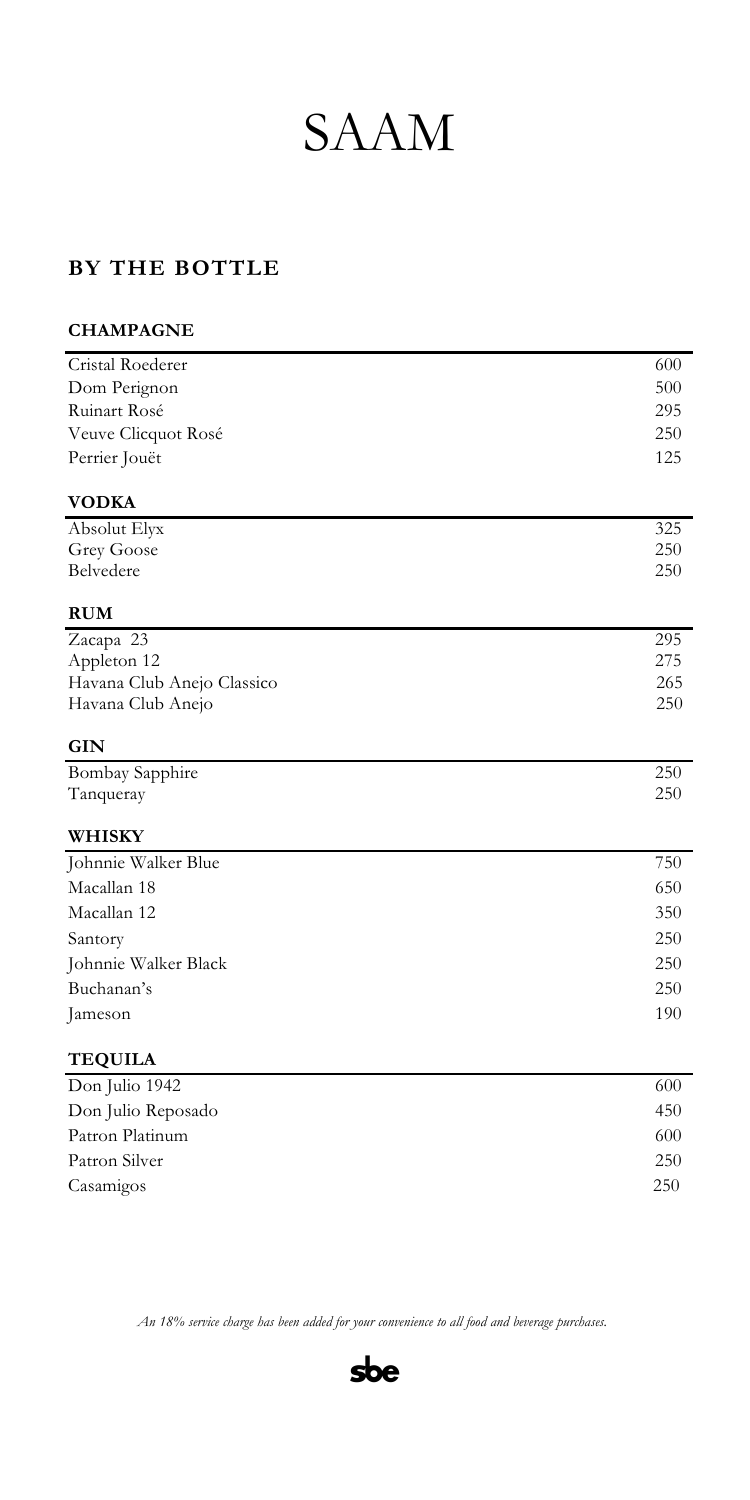# SAAM

#### **SPECIALTY COCKTAILS 16**

**SODA WITH AN H** *cucumber effen vodka, dill, serrano pepper*

**THE LA ROSA** *absolute vodka***,** *strawberries, rose water*

**DAIQUIRI TIME OUT** *white rum, lime, sugar*

**GINTONIC** *select your gin and we'll make it "a la española"*

**SANGRÍA ROJA** *bold, fruity red wine sangría with our recipe of spiced wine, gin, brandy and citrus served tableside*

**CUBA LIBRE Y CELEBRANDO** *rum, coca cola, angostura bitters, lime* 

**TAINTED AGAVE SOUR** *reposado tequila, lemon, garnacha red wine*

**PINK PUNK LEMONADE** *gin, raspberries, lemon, soda, peaty malt scotch*

**WHITE NEGRONI** *gin, lillet blanc, suze saveur d'autrefois gentian liqueur*

#### **BEER**

**STELLA ARTOIS 8 ESTRELLA 8 HEINEKEN 8 CORONA 8** 

#### **CHAMPAGNE**

**PERRIER JOUËT 24 VEUVE CLICQUOT BRUT 30 VEUVE CLICQUOT ROSÉ 34**

#### **WHITE**

**CHATEAU MONTELENA**, *napa valley - chardonnay* **26 MORGADIO, RIAS BAIXAS** *- albariño* **14 EDI SIMCIC, GIOCATO**, *gorska brda - pinot grigio* **9**

#### **RED**

**LEMELSON, THEA'S SELECTION**, *willamette valley - pinot noir* **18 DESC. DE JOSÉ PALACIOS**, *petalos, bierzo - mencia* **15 CHÂTEAU MONPLAISIR**, *haut-médoc – merlot,cabernet* **16**

*An 18% service charge has been added for your convenience to all food and beverage purchases.*